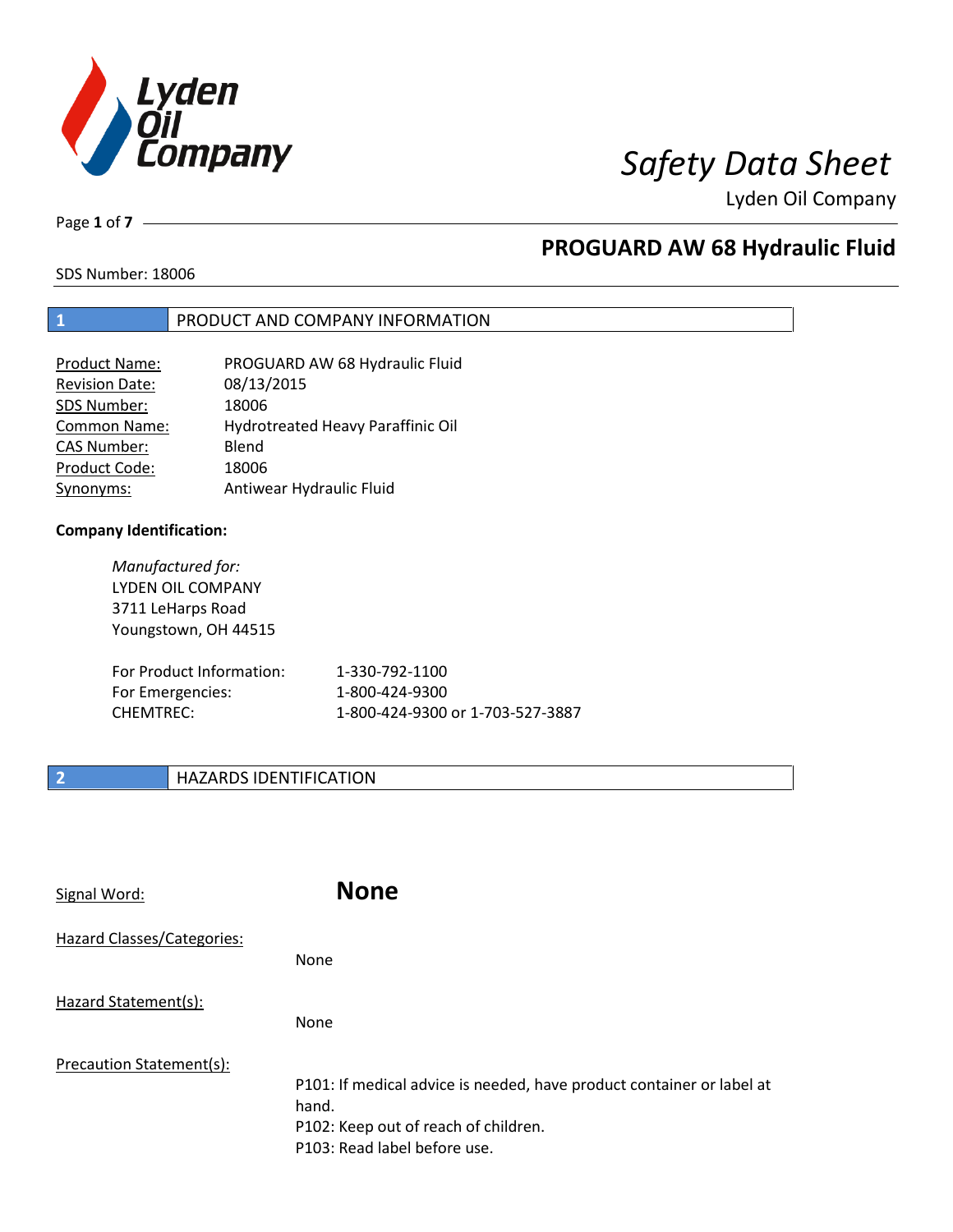

Page **2** of **7**

## **PROGUARD AW 68 Hydraulic Fluid**

SDS Number: 18006

Other Hazard Statement(s):

Repeated exposure may cause skin dryness or cracking.

|  | COMPOSITION / INFORMATION ON INGREDIENTS |  |
|--|------------------------------------------|--|
|--|------------------------------------------|--|

Ingredients:

*Mixture of the substances listed below with nonhazardous additions.*

| <b>Chemical Name</b>                                      | <b>CAS Number</b> | Percentage |
|-----------------------------------------------------------|-------------------|------------|
| Distillates (petroleum), solvent-dewaxed heavy paraffinic | 64742-65-0        | >98        |
| Additives                                                 | Proprietary       |            |

*\*Any concentration shown as a range is to protect confidentiality or is due to batch variation.*

| $\overline{4}$ | <b>AACACURECT</b><br>$\sim$ close $\sim$<br>T AID MEASURES<br>כחו |  |
|----------------|-------------------------------------------------------------------|--|
|                |                                                                   |  |

### Description of First Aid Measures:

| Inhalation:   | No treatment necessary under normal conditions of use. If<br>symptoms persist, obtain medical advice.             |
|---------------|-------------------------------------------------------------------------------------------------------------------|
| Skin Contact: | Wash with soap and water. Remove contaminated clothing and wash<br>before reuse. Get medical attention if needed. |
| Eye Contact:  | Rinse opened eye for several minutes under running water. If<br>symptoms persist, consult medical attention.      |
| Ingestion:    | Rinse mouth with water. If symptoms develop, obtain medical<br>attention.                                         |

Symptoms and Effects, both acute and delayed:

No further relevent data available.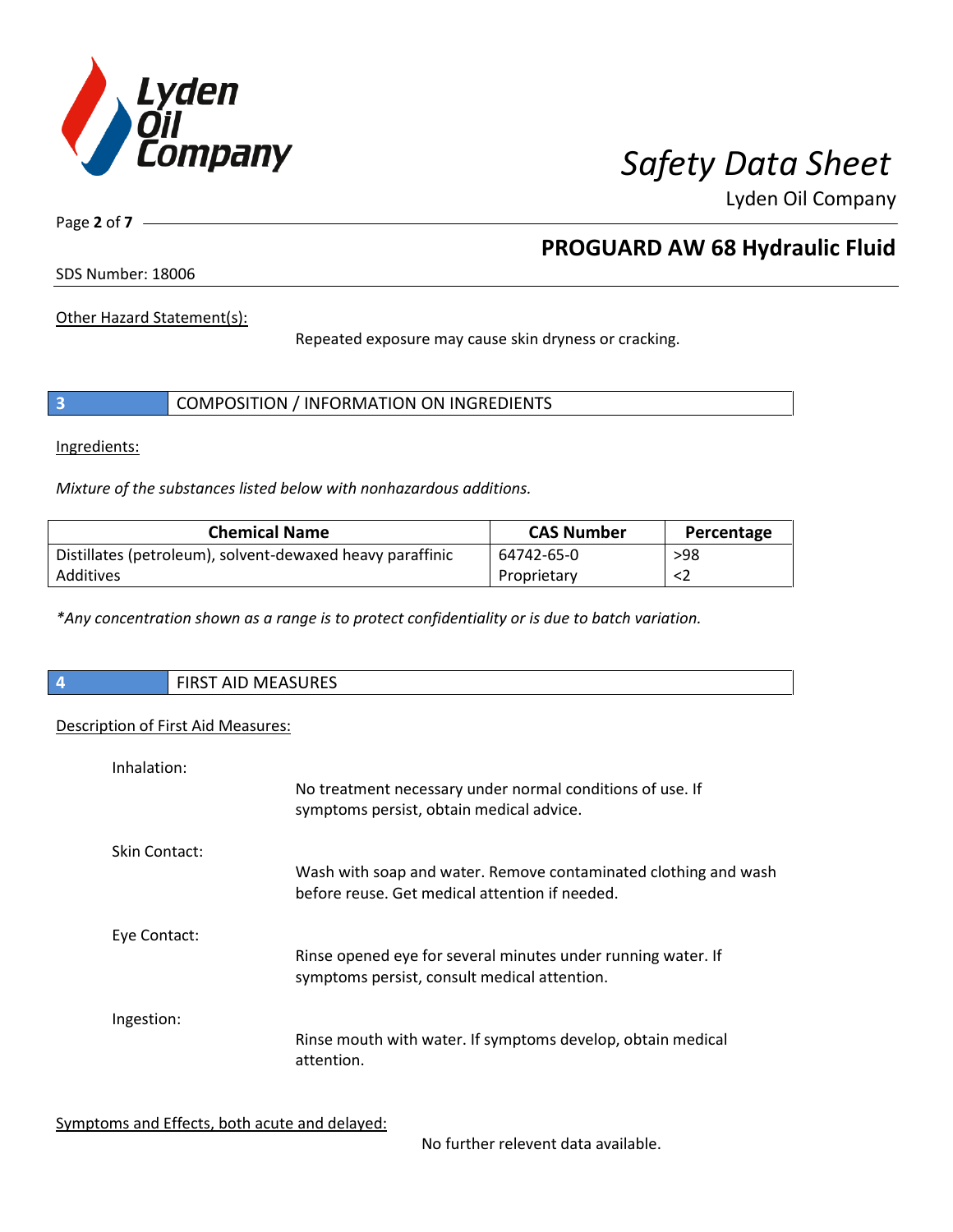

SDS Number: 18006

Page **3** of **7**

Recommended Actions:

Treat symptomatically. Call a doctor or poison control center for guidance.

| 5<br>FIRE FIGHTING MEASURES               |                                                                                                                                                                                                   |
|-------------------------------------------|---------------------------------------------------------------------------------------------------------------------------------------------------------------------------------------------------|
| Recommended Fire-Extinguishing Equipment: | Use dry powder, foam, or carbon dioxide fire<br>extinguishers. Water may be ineffective in fighting<br>an oil fire unless used by experienced fire fighters.                                      |
| Possible Hazards During a Fire:           | Hazardous combustion products may include: A<br>complex mixture of airborne solid and liquid<br>particulates and gases (smoke). Carbon monoxide.<br>Unidentified organic and inorganic compounds. |
| Recommendations to Firefighters:          | Proper protective equipment including breathing<br>apparatus.                                                                                                                                     |
| 6<br><b>ACCIDENTAL RELEASE MEASURES</b>   |                                                                                                                                                                                                   |
| <b>Personal Precautions:</b>              | Avoid contact with skin, eyes, and clothing.<br>Keep away from sources of ignition.                                                                                                               |
| <b>Emergency Procedures:</b>              | Contain spilled material, collect in suitable and<br>properly labled containers.                                                                                                                  |
| <b>Environmental Precautions:</b>         | Do not allow to reach sewage system or any water<br>course.<br>Do not allow to enter ground waters.                                                                                               |

## **PROGUARD AW 68 Hydraulic Fluid**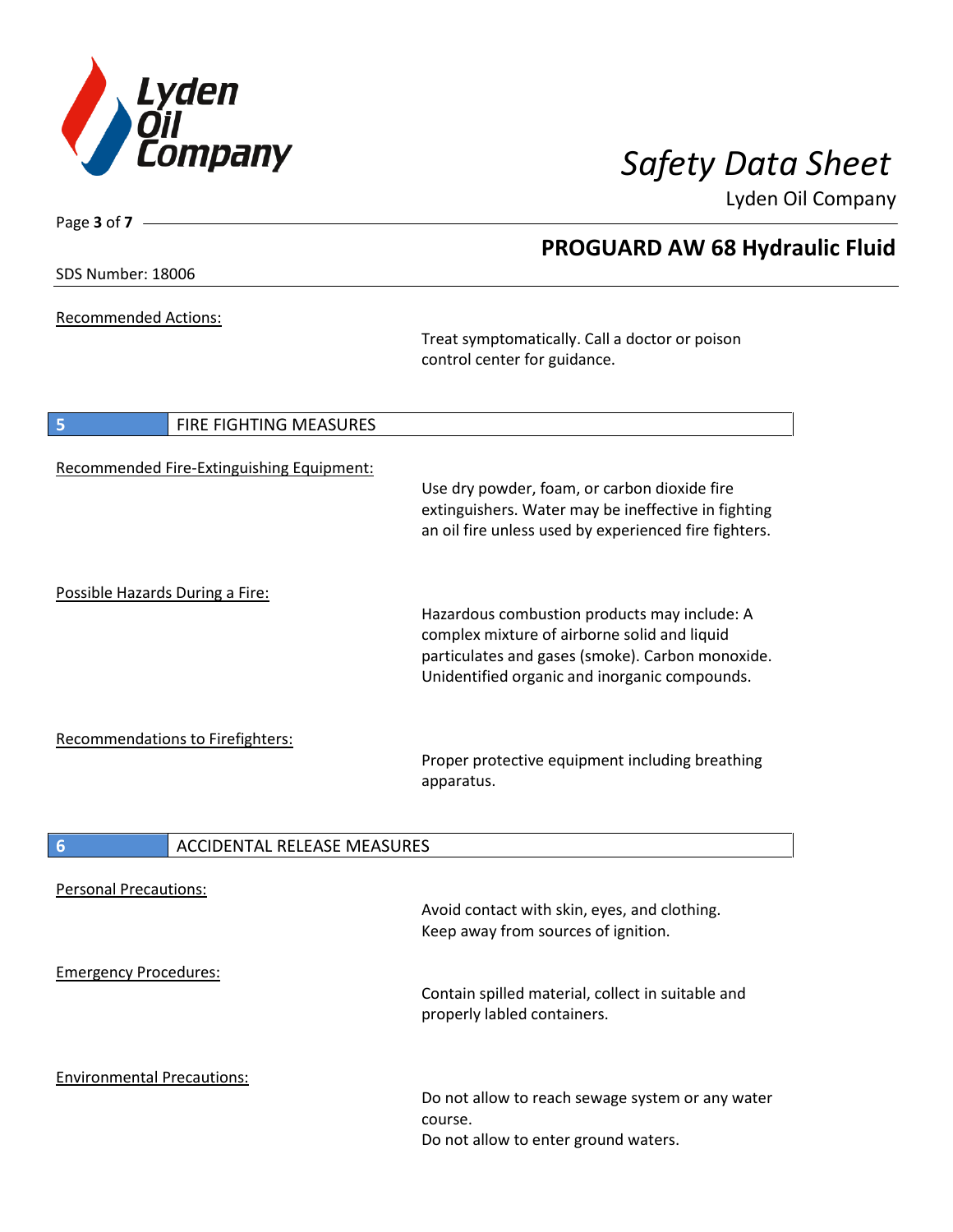

Page **4** of **7**

## **PROGUARD AW 68 Hydraulic Fluid**

SDS Number: 18006

Cleanup Procedures:

Pick up excess with inert absorbant material.

| $\overline{7}$               | <b>HANDLING AND STORAGE</b> |
|------------------------------|-----------------------------|
|                              |                             |
| <b>Handling Precautions:</b> |                             |

Handle with care and avoid spillage on the floor. Do not cut, weld, drill, grind, braze, or solder container.

Storage Requirements:

Keep container tightly sealed. Keep away from sources of ignition.

### **8** EXPOSURE CONTROLS / PERSONAL PROTECTION

### Exposure Limits:

-64742-65-0 Distillates (petroleum), solvent-dewaxed heavy paraffinic (>98%):

ACGIH TLV – Long-term value: 5mg/m<sup>3</sup> OSHA PEL - Long-term value: 5mg/m<sup>3</sup>

### Engineering Controls:

All ventilation should be designed in accordance with OSHA standard (29 CFR 1910.94).

Personal Protective Equipment:

Wash hands before breaks and at the end of work. Use safety glasses and gloves.

### **9** PHYSICAL AND CHEMICAL PROPERTIES

Color: Amber Physical State: Liquid

Odor: Data not available Odor Threshold: Data not available pH: Data not available Melting Point: Data not available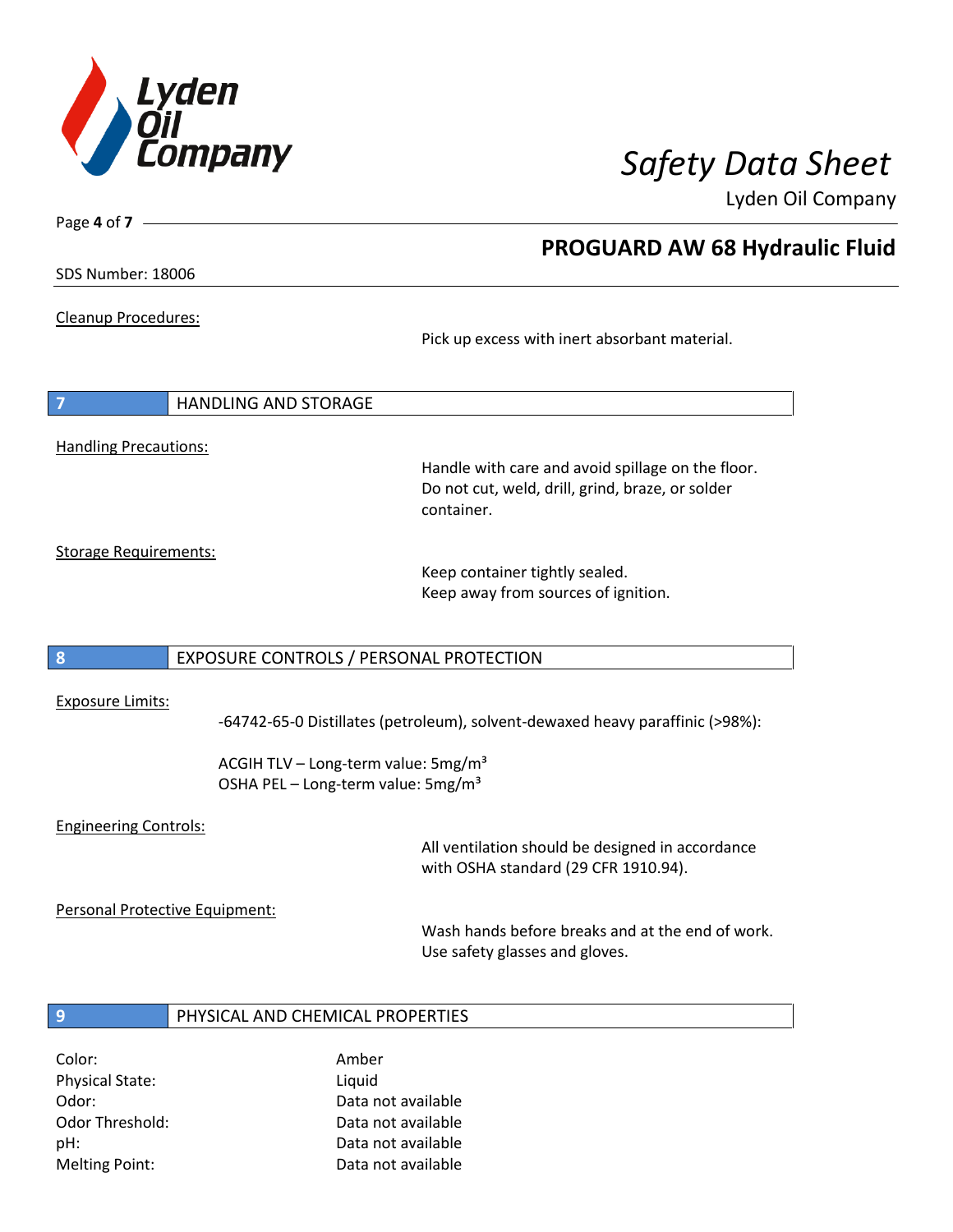

SDS Number: 18006

Page **5** of **7**

# **PROGUARD AW 68 Hydraulic Fluid**

| <b>Boiling Point:</b>         | $>425^\circ$ F                              |
|-------------------------------|---------------------------------------------|
| <b>Boiling Range:</b>         | Data not available                          |
| Flash Point:                  | 193.3° C / 379.9° F (COC method)            |
| <b>Evaporation Rate:</b>      | Data not available                          |
| Flammability:                 | Data not available                          |
| Flammability Limits:          | Data not available                          |
| Vapor Pressure:               | Data not available                          |
| Vapor Density:                | Data not available                          |
| <b>Relative Density:</b>      | Data not available                          |
| Solubilities:                 | Insoluble in water                          |
| <b>Partition Coefficient:</b> | Data not available                          |
| Auto-Ignition Temperature:    | Data not available                          |
| Decomposition Temperature:    | Data not available                          |
| Viscosity:                    | 68 mm <sup>2</sup> /sec (kinematic at 40°C) |
|                               |                                             |

| 10                          | STABILITY AND REACTIVITY |                                                                  |
|-----------------------------|--------------------------|------------------------------------------------------------------|
| Stability:                  |                          | Stable under normal conditions.                                  |
| Reactivity:                 |                          | Not reactive under normal conditions.                            |
| <b>Conditions to Avoid:</b> |                          | Extreme temperature, sparks, open flame, and<br>direct sunlight. |

Hazardous Reactions:

Incompatible Materials:

Decomposition Products:

Hazardous decomposition products are not expected to form.

No further relevant information available.

No known hazardous reactions.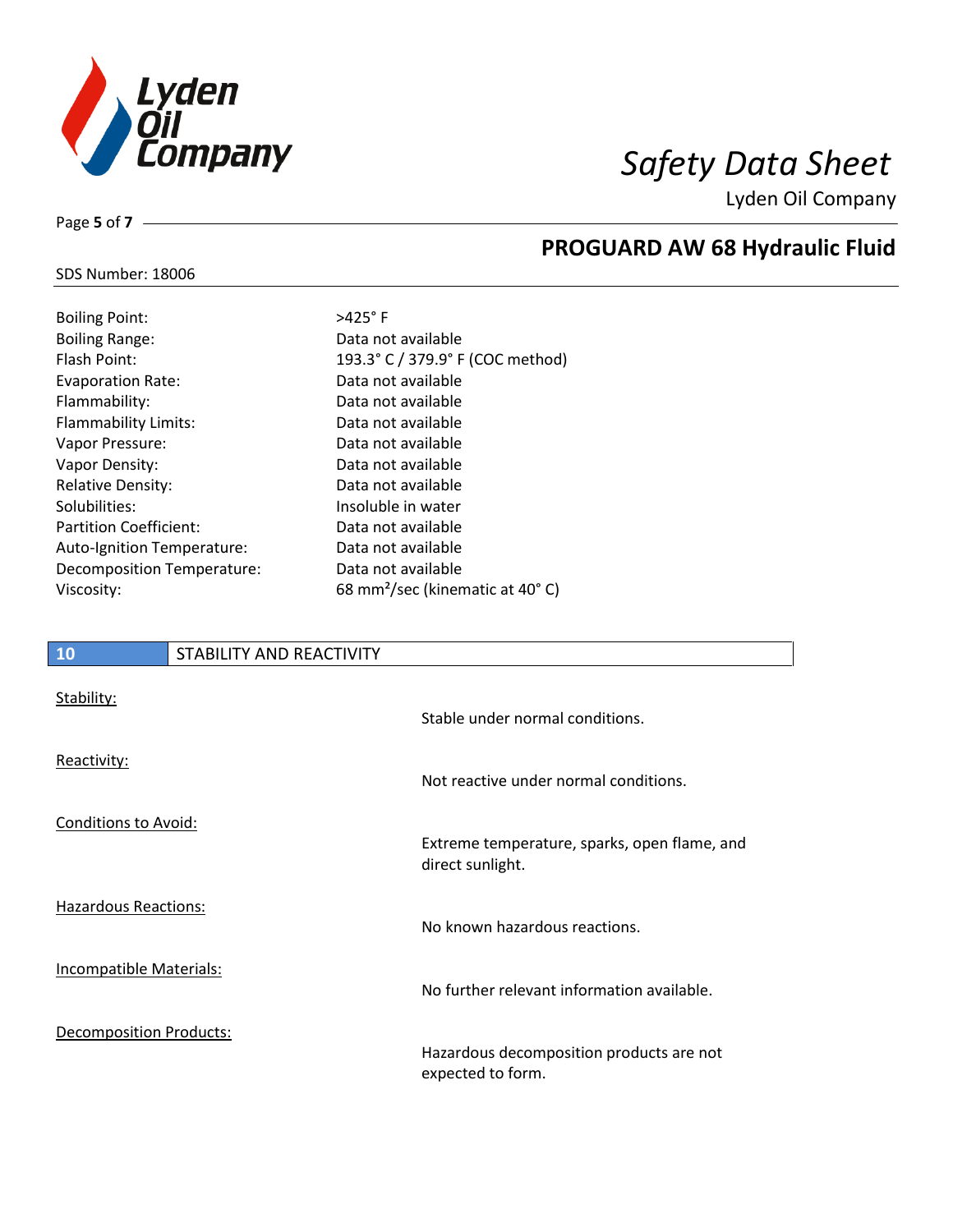

**PROGUARD AW 68 Hydraulic Fluid**

Lyden Oil Company

SDS Number: 18006

Page **6** of **7**

| 11                                                                                 | <b>TOXICOLOGICAL INFORMATION</b>    |                                                                                                  |
|------------------------------------------------------------------------------------|-------------------------------------|--------------------------------------------------------------------------------------------------|
| Routes of Exposure:                                                                |                                     | Skin and eye contact are the primary routes of<br>exposure although exposure may occur following |
| <b>Exposure Effects:</b>                                                           |                                     | accidental ingestion.<br>Repeated skin contact may cause dermatitis or an<br>oil acne.           |
| <b>Measures of Toxicity:</b>                                                       |                                     | No test data available.                                                                          |
|                                                                                    | Carcinogenic/Mutagenic Precautions: | Non-carcinogenic and not expected to be<br>mutagentic.                                           |
| 12                                                                                 | <b>ECOLOGICAL INFORMATION</b>       |                                                                                                  |
| <b>Ecological Precautions:</b>                                                     |                                     | Avoid exposing to the environment.                                                               |
| <b>Ecological Effects:</b><br>No specific environmental or aquatic data available. |                                     |                                                                                                  |
| 13                                                                                 | DISPOSAL CONSIDERATIONS             |                                                                                                  |
| Disposal Methods:                                                                  |                                     | Dispose of waste material in accordance with all<br>local, state, and federal requirements.      |
| <b>Disposal Containers:</b>                                                        |                                     | Use properly approved container for disposal.                                                    |
| <b>Special Precautions:</b>                                                        |                                     | Do not flush to surface waters or drains.                                                        |